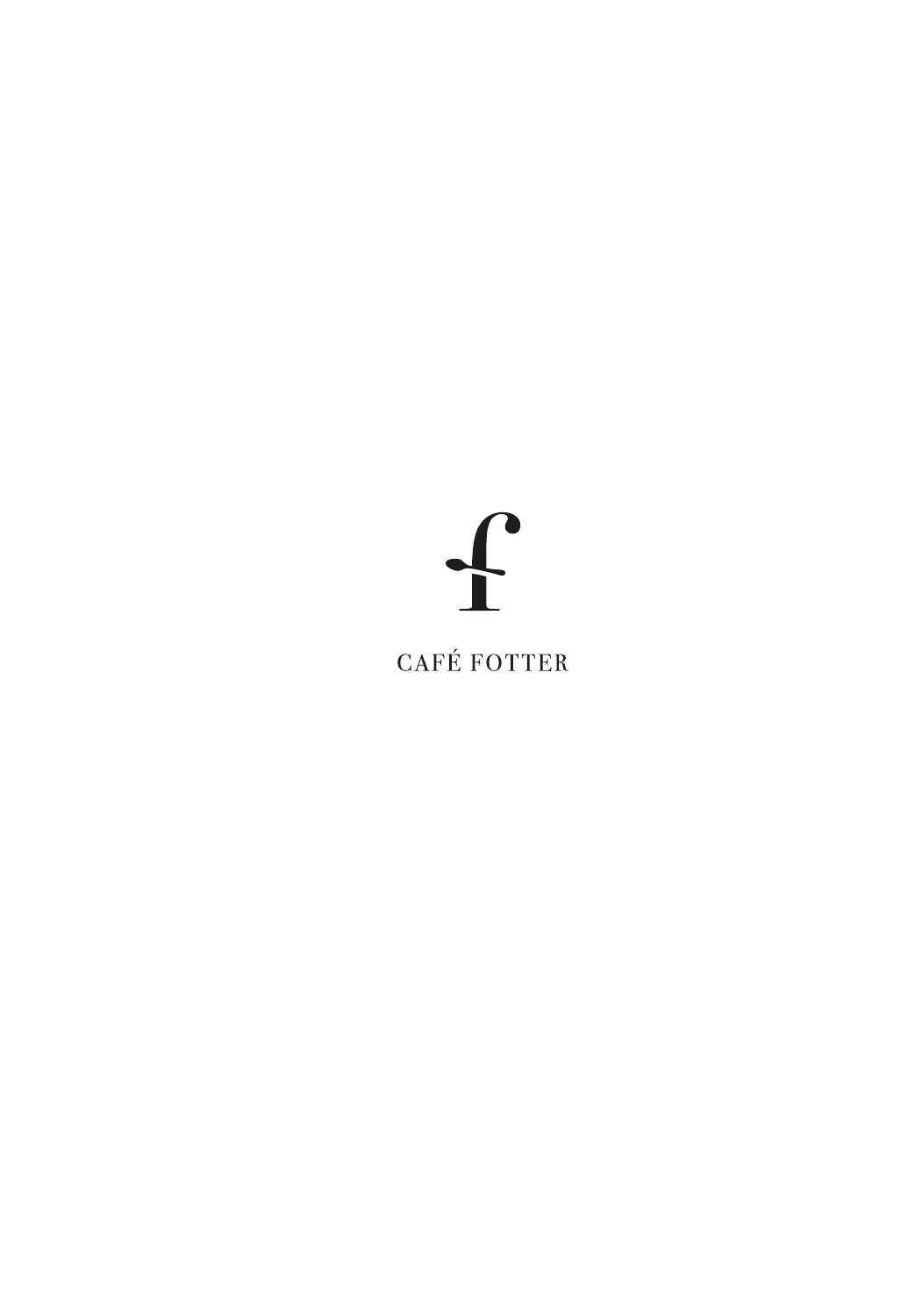## WELCOME TO THE LECTURE ROOM F

### CAFÉ FOTTER

#### A PORTION OF COFFEEHOUSE CULTURE IN GRAZ THAT'S RICH IN TRADITION

As one of the oldest coffee houses in the city, for more than 80 yeas now the Fotter had stood out for its nostalgic charm and genuine cosiness, maintaining them since its renovation and redesign. Not far from the University of Graz, "Lecture Room F" is evocative of days long gone, despite its fresh, modern features inside, along with the romantic rose garden, all inviting you to linger. Freshly made coffee and croissant perhaps? Tea or maybe rather cocoa with whipped cream, accompanied by home-made cake? Breakfast, lunch or tasty snack? The Fotter can offer temptations appropriate for any occastion, all they long.

#### GOOD TO SEE YOU!



#### OPENING HOURS

| Monday-Friday          | $07:30 - 19:00$ |
|------------------------|-----------------|
| Saturday               | $08:00 - 14:00$ |
| Sun- & Holidays closed |                 |

#### KITCHEN HOURS

| Monday - Friday | $07:30 - 18:00$ |
|-----------------|-----------------|
| Saturday        | $08:00 - 13:00$ |

Also visit us on: instagram.com/cafe\_fotter facebook.com/CafeFotter www.tripadvisor.at

info@cafe-fotter.at | www.cafe-fotter.at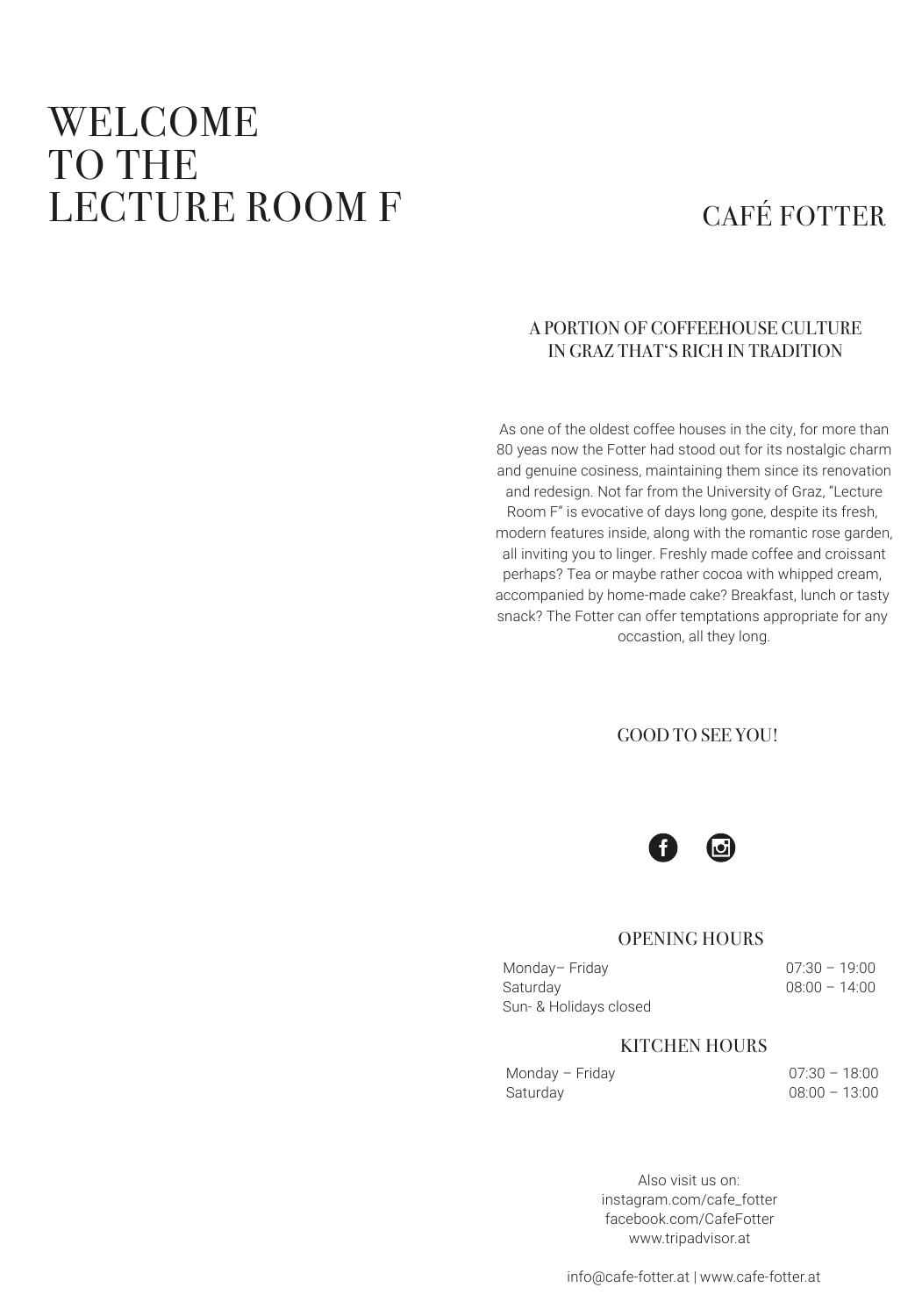## BREAK FAST VARIATIONS

Monday - Friday 7:30 – 12:00

#### GOLDSUMMER

*9,7* Toasted brown bread, homemade avocado mash, tomato pesto, rocket, kress, poached egg *(A,C,G)*

AMADEUS (vegan)

*9,7* Toasted brown bread, homemade runner beans mash, oven-baked vegetables, sun dried tomatos, pick lettuce *(A)*

GARDEN MAGIC

toasted brown bread, scrambled eggs with Styrian pumpkin seed oil, fried bacon and chives *(A,C,G)*

*9,7*

#### HARMONY

Ham, cheese, butter, cucumber, bell pepper, tomatos, homemade spread at your choice (pumpkin seed, avocado, runners been), fresh bread, multi seed bun and roll *(A,C,G)*

*9,5*

*21*



#### FOTTER SPECIAL (for 2 People)

Fine variation to enjoy: ham, cheese, butter, fresh and oven-baked vegetables, homemade spreads and jam, fresh rye bread, multi seed buns and rolls *(A,C,G,H,L,N)*

#### UPGRADE FOR PRO'S

| + Portion grilled bacon               | 2.9 |
|---------------------------------------|-----|
| + Portion Styrian smoked salmon trout | 5.6 |
| + Poached egg with cress              | 2.4 |

#### PERFECT TO IT

| OUR ORGANIC SMOOTHIES (100% fruit and water)                 |       |     |
|--------------------------------------------------------------|-------|-----|
| Royal Berry<br>(blueberry, strawberry, banana, aronia)       | 0.251 | 4.9 |
| <b>Tropic Twister</b><br>(mango, pineapple, coconut, orange) | 0,25  | 4.9 |
| <b>FRESH ORANGEJUICE</b><br>0,25                             |       | 4.8 |
| <b>GLASS OF MIONETTO PROSECCO</b><br>0,11                    |       | 3.6 |
| <b>GLASS OF FOX ISABELLA FRIZZANTE</b><br>0,11               |       | 4.4 |

\* We use freerange eggs from the Graf family from Vasoldsberg.

\*\* We use Styrian pumpin seed oil from the Pucher family from Premstätten.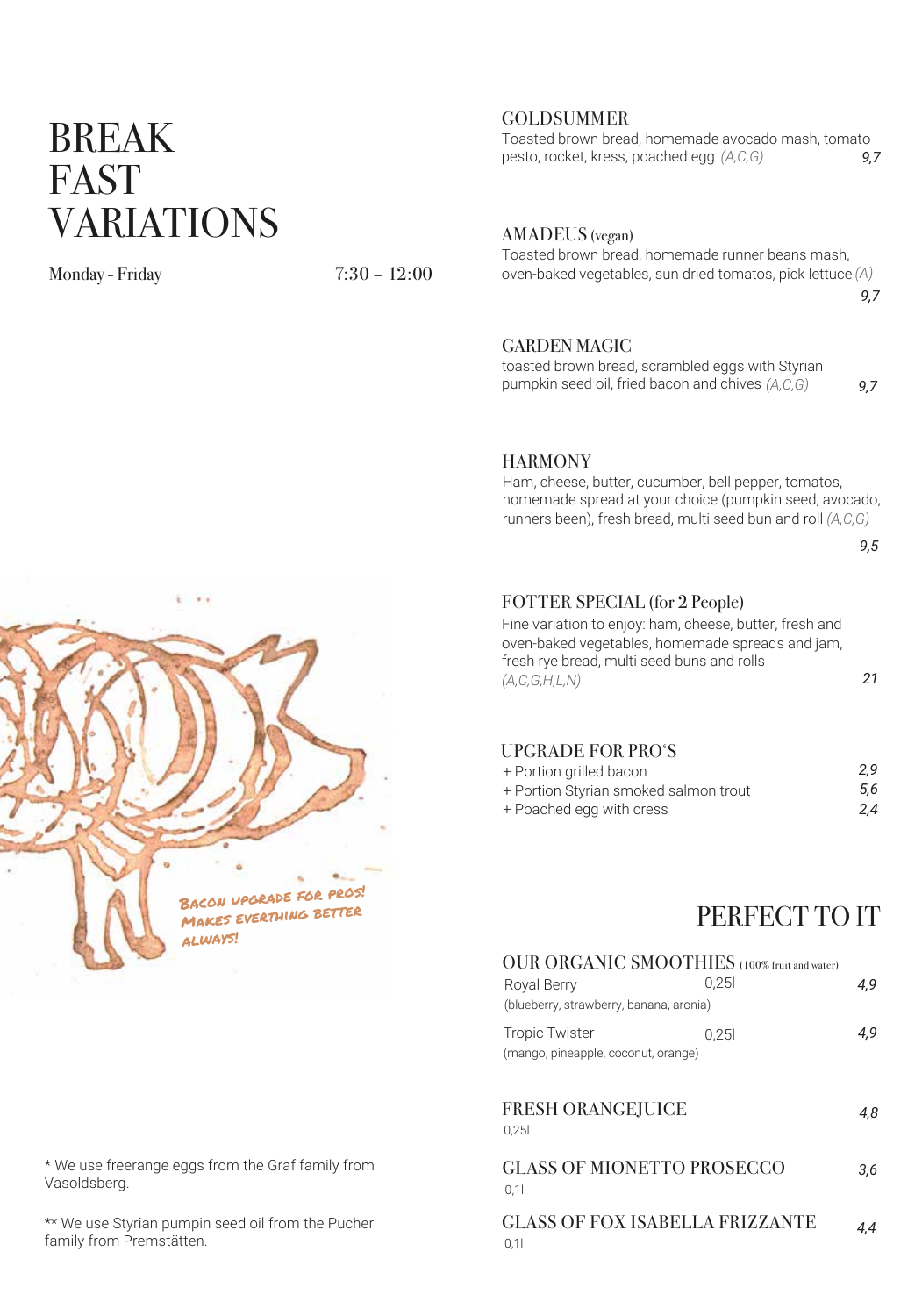## BREAK FAST VARIATIONS

Monday - Friday 7:30 – 12:00

#### SWEET KNIRPS

Butter croissant with butter, homemade apricot jam *(A,G)*

#### KNIRPS DELUXE

Choose from butter croissant, multi seed bun or classic roll filled with butter, ham, cheese, bell pepper and rocket *(A,C,G) 4,9*

#### KNIRPS ROYAL

Butter croissant filled with beetroot-hourseredish spread, smoked salmon trout, rocket *(A,C,D,G)*

#### POMPONELLA

| Three pieces of bread with butter, chives, radish and cress |       |
|-------------------------------------------------------------|-------|
| (A,G)                                                       | 4.5   |
| perfect with a soft boiled egg                              | $+16$ |

#### YOGHURT

| with fresh fruits, nuts and honey $(A, G, H)$ | 6.4    |
|-----------------------------------------------|--------|
| alternatively with oats yoghurt               | $+0.5$ |

#### FOTTER'S BIRCHER MÜSLI (vegan)

overnight oats with apples, nuts and berries *(A,G,H)*

*6,4*

#### EGGS

free-range eggs from the Graf family's farm

| Soft boiled egg                                                          | 1.6 |
|--------------------------------------------------------------------------|-----|
| Poached egg with cress in a glas                                         | 2.4 |
| Scrambled eggs (with three eggs), chives and<br>fresh rye bread $(A, C)$ | 5.9 |

TIP: Optionally, we serve our breakfasts with gluten-free rolls  $(+ 1,80 \in)$ 

#### BREAKFAST CLUB

The Saturday breakfast event at Café Fotter

Every Saturday we send our guest on an extraordanary culinary journey. Let us inspire you with our special breakfastclub menu containing a cocktail, a breakfast and a sweet final from our own backery. Please find our current menu on our website.

We are looking forward to your reservation!



 We use Styrian pumpkin seed oil from the Pucher family's farm in Premstätten. *3,9*

*5,9*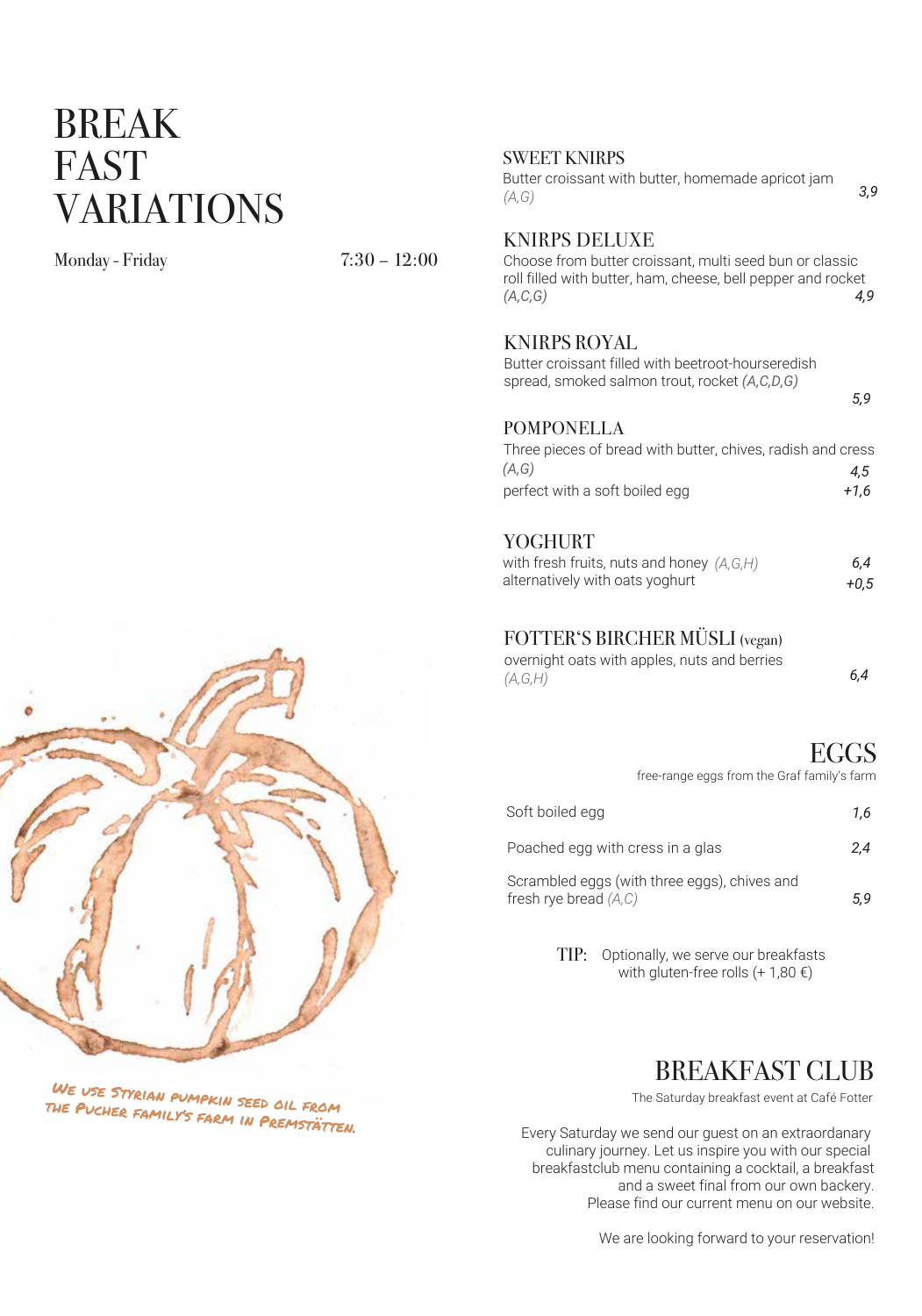## LUNCH/ AFTERNOON

#### Mo to Fr: 12:00 – 14:00 - LUNCHBOWLS -

# Try our famous vegan Styrian-style Fotter-Chili

#### AVOCADO BOWL

*9,7* Two types of avocado on marinated jasmine rice, sesame, cherry tomatos, poached egg and lime *(A,C,G,F,H,N)*

#### DUMPLING BOWL

*9,7* Homemade rye bread dumplings with scrambled eggs and roasted onions, pick lettuce *(A,C,G)*

#### SALAD BOWL (vegan)

Pick lettuce, rocket, vegetables, nuts, herbs, with honey-mustard dressing or Styrian pumpkin seed oil *(A,H,M)*

#### UPGRADE FOR PRO'S

| + Portion grilled bacon               | 2.9 |
|---------------------------------------|-----|
| + Portion Styrian smoked salmon trout | 5.6 |
| + Poached egg with cress              | 2.4 |

#### - LUNCH TILL LATE -

Mo to Fr: 12:00 – 18:00

#### HAM CHEESE TOAST

Toasted white bread with ham, cheese and ketchup *(A,G)* 

#### CHEESE TOAST

#### Toasted white bread with two types of cheese and ketchup *(A,G)*

*4,1*

*4,1*

*6,9*

#### FRANKFURTER

One pair of Frankfurter sausages with mustard, horse radish and roll *(A,M)* 

*4,1*

#### FOTTER CHILI (vegan)

Homemade Styrian chili with runner beans, bell pepper, tomato, roasted onions, chopped pumpkin seeds and a shot of pumkin seed oil. Served with fresh rye bread  *(A)*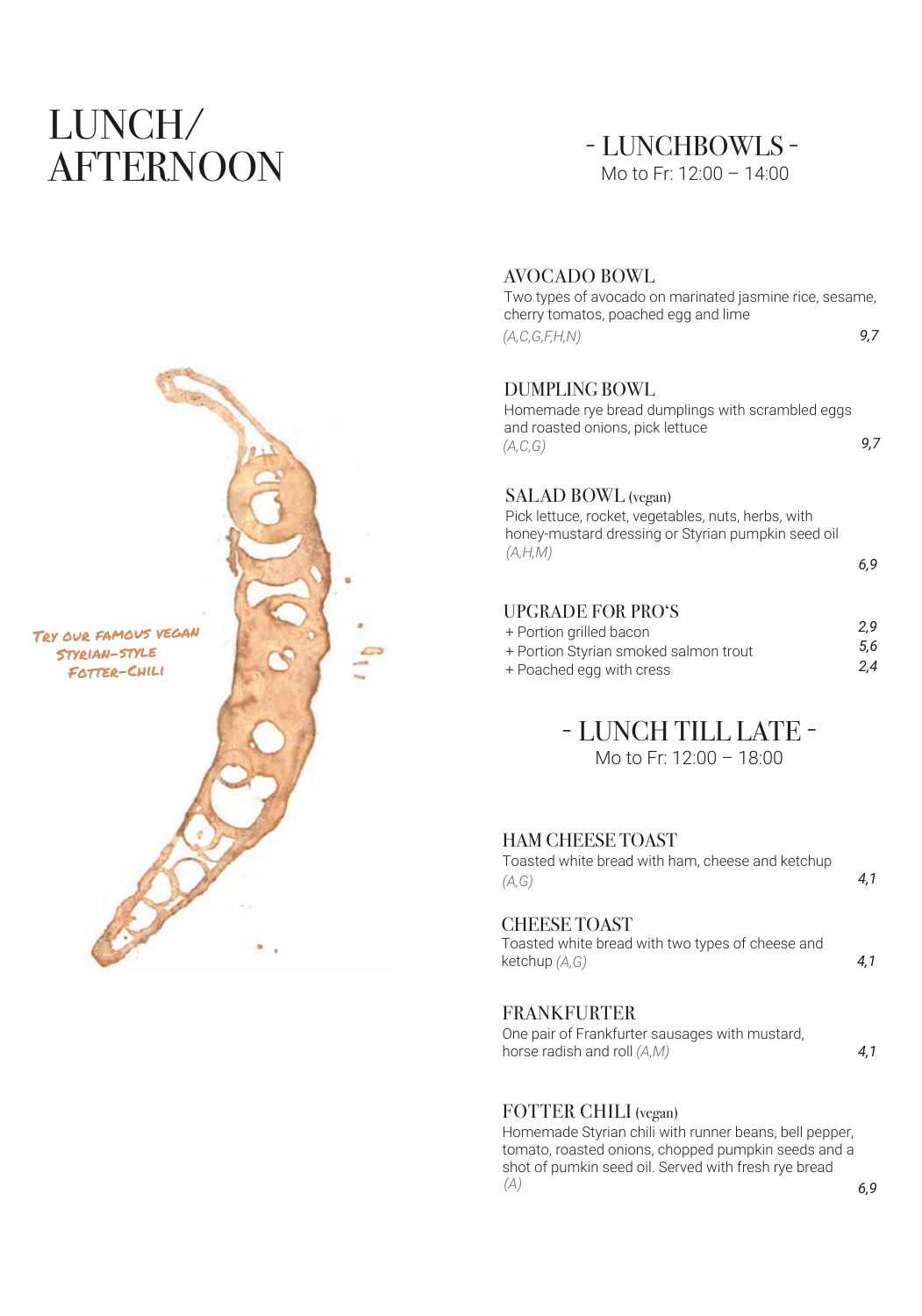## HOT BEVERAGES



#### COFFEE  *(G)*

| Ristretto (very short black coffee)                        | 2,2     |
|------------------------------------------------------------|---------|
| Espresso (short black coffee)                              | 2,4     |
| Double Espresso (double short black coffee)                | 3,5     |
|                                                            | 2,7     |
| Small brown (single espresso with milk)                    | 3,8     |
| Big brown (double espresso with milk)                      |         |
| Espresso Macchiato (espresso and a touch of milk foam)     | 2,7     |
| Einspänner (espresso with whipped cream)                   | 2,9     |
| Americano black (espresso diluted with hot water)          | 2,9     |
| Americano brown (espresso diluted with hot water and milk) | 3,2     |
| Melange (americano with milk foam)                         | 3,5     |
| Cappuccino (espresso with steamed milk)                    | 3,5     |
| Latte Macchiato (large glass of st. milk with espresso)    | 3,6     |
| Double Latte Macchiato (with a double espresso)            | 4,3     |
| Häferlkaffee (americano with steamed milk)                 | 3,8     |
| Iced Latte (large glass of cold milk with espresso)        | 3,6     |
|                                                            |         |
| Chai Latte (spiced tea with steamed milk) $(G)$            | 3,6     |
| Hot chocolate / with a shot of rum $(G)$                   | 3,6/4,9 |
| With oats or lactose-free milk                             | + 0,3   |
| Whipped cream                                              | $+0,3$  |
|                                                            |         |
| Rum                                                        | $+1.3$  |

| TEA<br>Loose tea served in a pot                                                                             |     |
|--------------------------------------------------------------------------------------------------------------|-----|
| <b>FRUIT GARDEN</b> (5-10 minutes)<br>harmonic fruit mixture with fresh<br>apricot-peach taste               | 3,8 |
| <b>BLACK TEA</b> (2-5 minutes)<br>Darjeeling Royal Second Flush                                              | 3,8 |
| <b>GREEN TEA</b> (2-3 minutes)<br>Bio China Jasmine Souchong                                                 | 3.8 |
| <b>HERBAL TEA (5-10 minutes)</b><br>pure, refreshing herbal tea blend                                        | 3,8 |
| ROOIBOS VANILLA TEA (5-10 minutes)<br>South African rooibos tea with vanilla pieces                          | 3,8 |
| PEPPER MINT TEA (5-10 minutes)<br>coarse cut pepper mint leaves                                              | 3,8 |
| EARL GREY TEA (2-5 minutes)<br>aromatic black tea blend                                                      | 3,8 |
| <b>CAMOMILE TEA</b> (5-10 minutes)<br>whole camomile blossoms                                                | 3,8 |
| <b>RELAX AYURVITAL (5-10 minutes)</b><br>herbal-spiced tea with apple,<br>rooibos, ginger, cinnamon and more | 3,8 |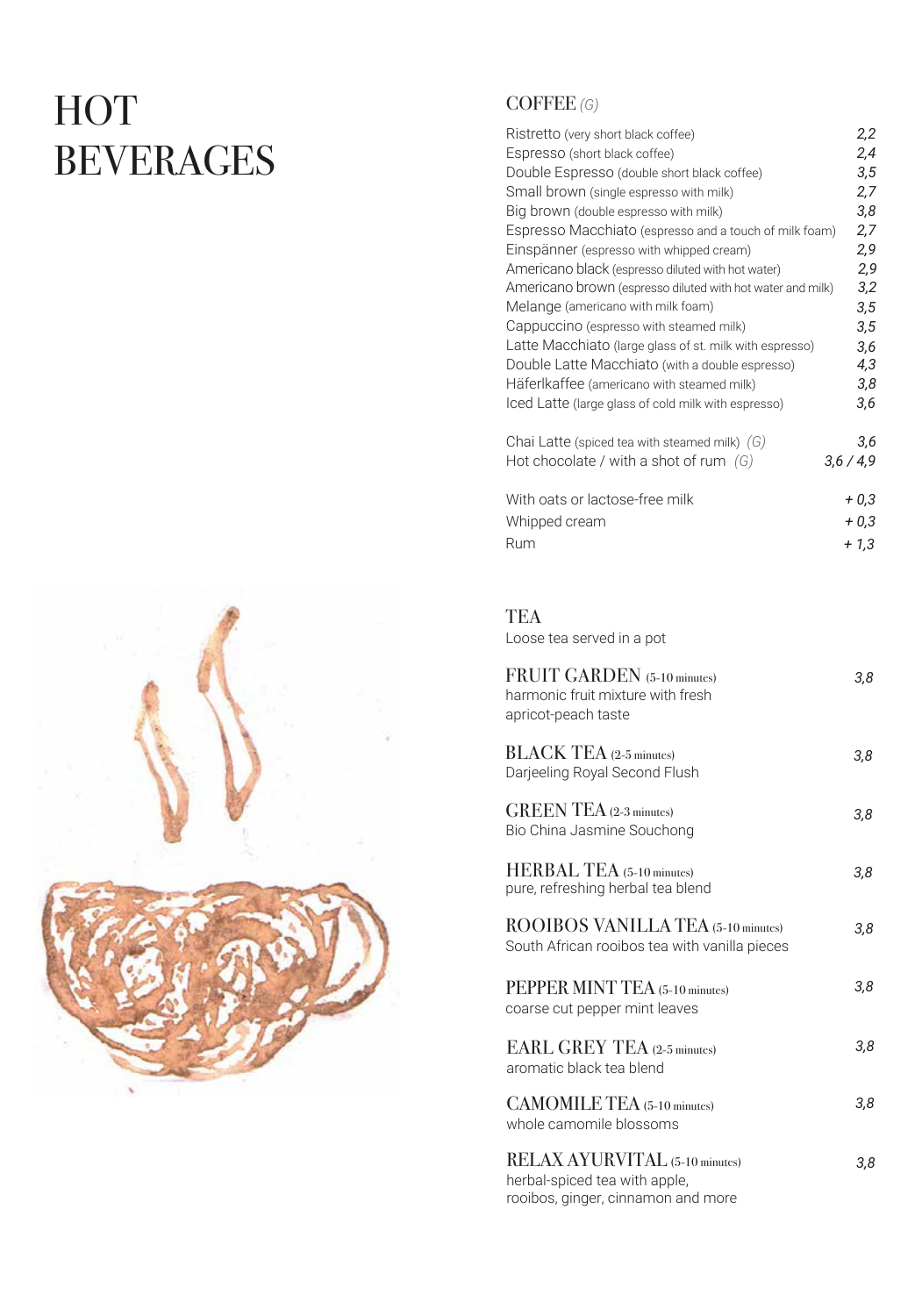## COLD BEVERAGES

#### SOFT DRINKS

| Fruit juices   from the Pendl family from Weiz/Styria<br>(Apricot, currant, pear, naturally cloudy apple) |                  |            |
|-----------------------------------------------------------------------------------------------------------|------------------|------------|
| pure                                                                                                      | 0,251            | 3.4        |
| with water / soda                                                                                         | 0.5 <sub>l</sub> | 3,6/3,9    |
| Rhubarb-mint lemonade                                                                                     | 0.251<br>0,51    | 2,8<br>3.6 |
| Fresh orange juice                                                                                        | 1/4              | 4.8        |
| Vöslauer mineral water<br>sparkling / non-sparkling                                                       | 0.331            | 2,8        |
| MAKAvA delighted Icetea                                                                                   | 0.331            | 3.8        |
| Tonic Water, Thomas Henry                                                                                 | 0.21             | 3,8        |
| Fritz Kola / sugarfree                                                                                    | 0,331            | 3,8        |
| Carafe of fresh water                                                                                     | 0.51             | 0.9        |

#### HOME-MADE LEMONADE

| Elderflower   Lemon   Mint                                   | 0.51 | 3.9 |
|--------------------------------------------------------------|------|-----|
| with home-made elderflower juice, fresh lemon juice and mint |      |     |
| Lime   Orange   Rosemary                                     | 0.51 | 3.9 |
| with lime juce and freshly squeezed orange juice             |      |     |
| Mint   Cucumber                                              | 0.51 | 3,9 |
| nice mint taste with refreshing cucumber                     |      |     |
| Rose blossom                                                 | 0.51 | 3.9 |
| the perfect lemonade for a date in our rose garden           |      |     |

#### OUR ORGANIC SMOOTHIES (100% fruit and water)

| Royal Berry                             | 0.251 | 4.9 |
|-----------------------------------------|-------|-----|
| (blueberry, strawberry, banana, aronia) |       |     |
|                                         |       |     |
| Tropic Twister                          | 0.251 | 4.9 |
| (mango, pineapple, coconut, orange)     |       |     |

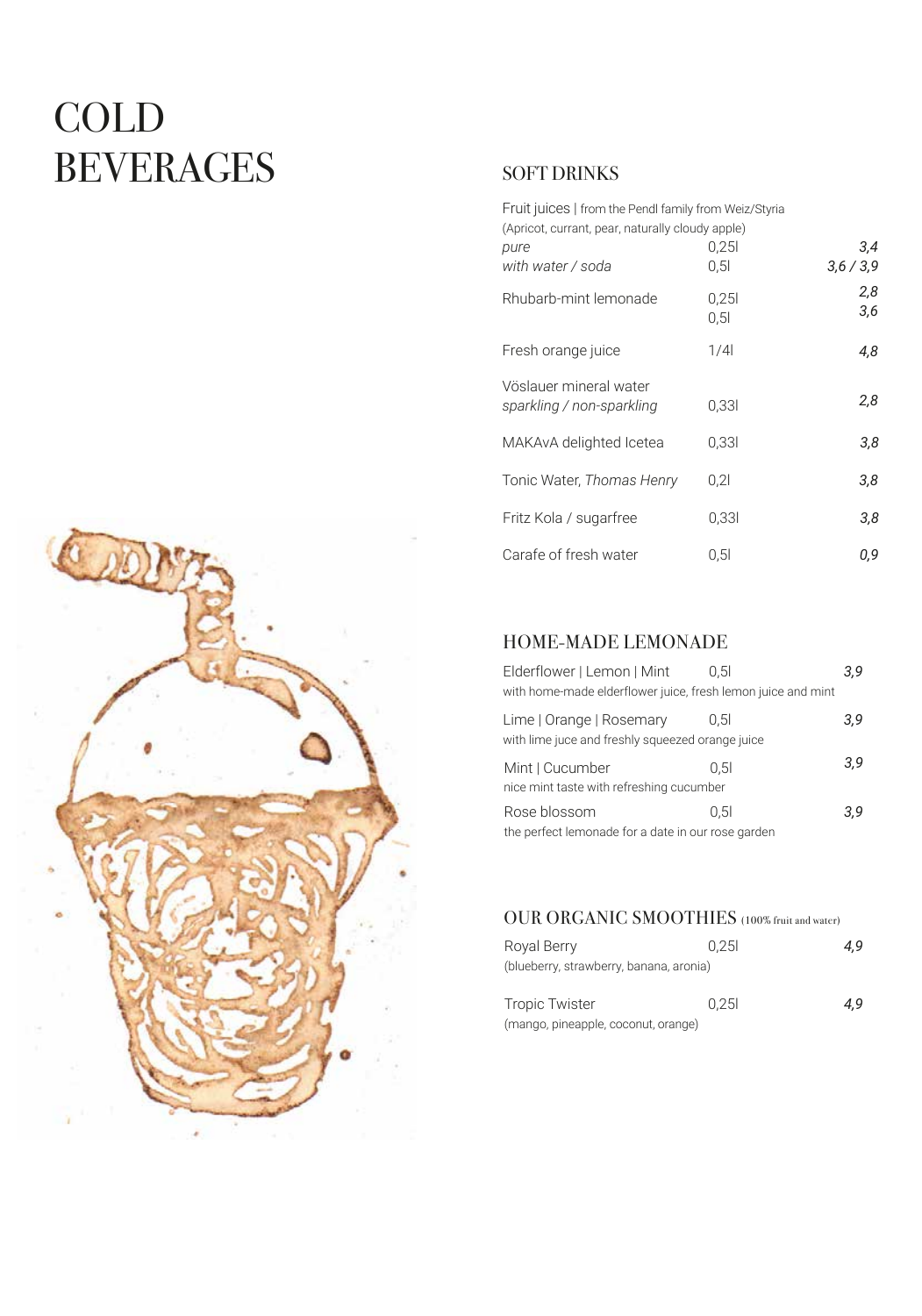## BEVERAGES



#### WINE  *(O)*

*3,9* | *23* Pinot Blanc Engel | Volcano Land Styria 1/8 | Fl. A popular classic white wine grown on the vulcanic grounds of the south-east region of Styria. Handmade by the Engel family.

Gelber Muskateller

*3,9* | *23* Engel | Volcano Land Styria 1/8 | Fl. Refreshing styrian aperitif with nice sourness - balanced and aromatic. You can taste the mediterranean characteristics of this special area.

#### SPARKLING WINE  *(O)*

| Mionetto Prosecco                                                                                     | $0.1$   Fl. | $3,6$   25    |
|-------------------------------------------------------------------------------------------------------|-------------|---------------|
| <b>FOX Frizzante</b>                                                                                  |             |               |
| Engel   Vulkanland Stmk.                                                                              | $0.1$ I FI. | $4.4 \mid 29$ |
| Sparkling Rosé Experience! Isabella Frizzante with intense<br>wildberry taste. Awakes the fox in you! |             |               |

#### SPIRITS

*7,8* Gin Tonic 4cl Hendrick´s Gin with a bottle of Th. Henry Tonic

Averna Lemon 4cl Averna with fresh lemon juice

*5,8*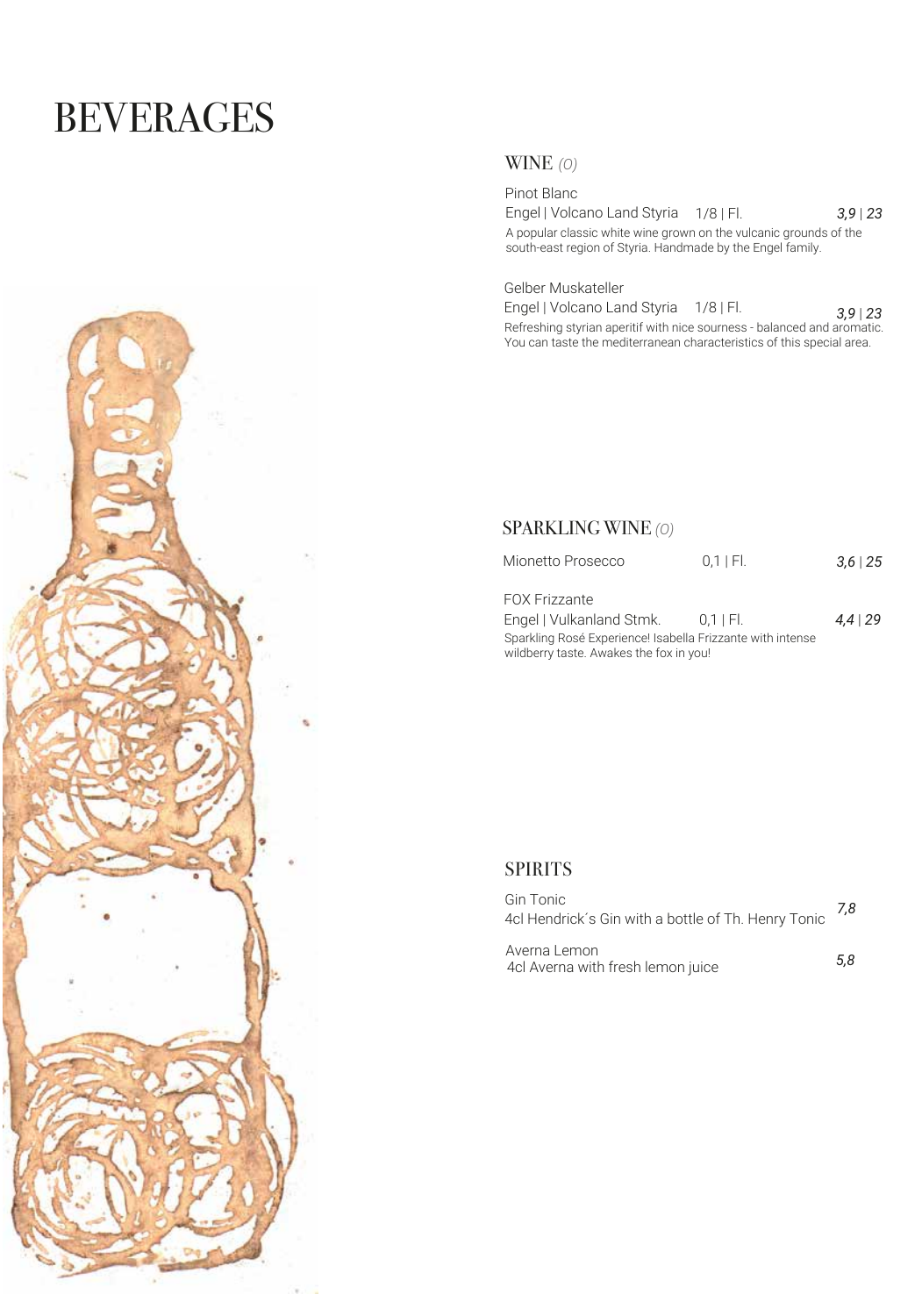## BEVERAGES

#### DRAUGHT BEER  *(A)*

| House beer | 0.3 <sub>l</sub>                                                               | 3.3 |
|------------|--------------------------------------------------------------------------------|-----|
| House beer | 0.5 <sub>l</sub>                                                               | 4.1 |
| Soda beer  | 0.31                                                                           | 3.1 |
| Soda beer  | 0.51                                                                           | 3.8 |
|            | Our house beer is an amber-coloured and<br>malts aromatic full beer from Murau |     |

#### BOTTLED BEER  *(A)*

| Tegernseer | 0,5 | 4,4 |
|------------|-----|-----|



| White wine spritzer                         | 3.3 |
|---------------------------------------------|-----|
| Summer spritzer (light white wine spritzer) | 3,1 |
| Aperol spritzer                             | 4.6 |
| Sweet spritzer (several choices)            | 3.5 |
| Muscatel spritzer                           | 4.6 |
| Carafe of white wine spritz (1 Liter)       | 9.9 |

#### PROSECCO SPRITZER  *(O)*

| Glas of Mionetto Prosecco                                            | 3.6 |
|----------------------------------------------------------------------|-----|
| Hugo<br>(prosecco, soda, elderflower, lime, lemon, mint)             | 4.9 |
| Venetian Spritz<br>(prosecco, soda, 4cl Aperol, ice, orange)         | 4.9 |
| Prosecco Berry<br>(prosecco, wildberry, ice, orange, berry)          | 4.9 |
| Aperol Orange<br>(prosecco, Aperol, ice, fresh orange juice, orange) | 4.9 |